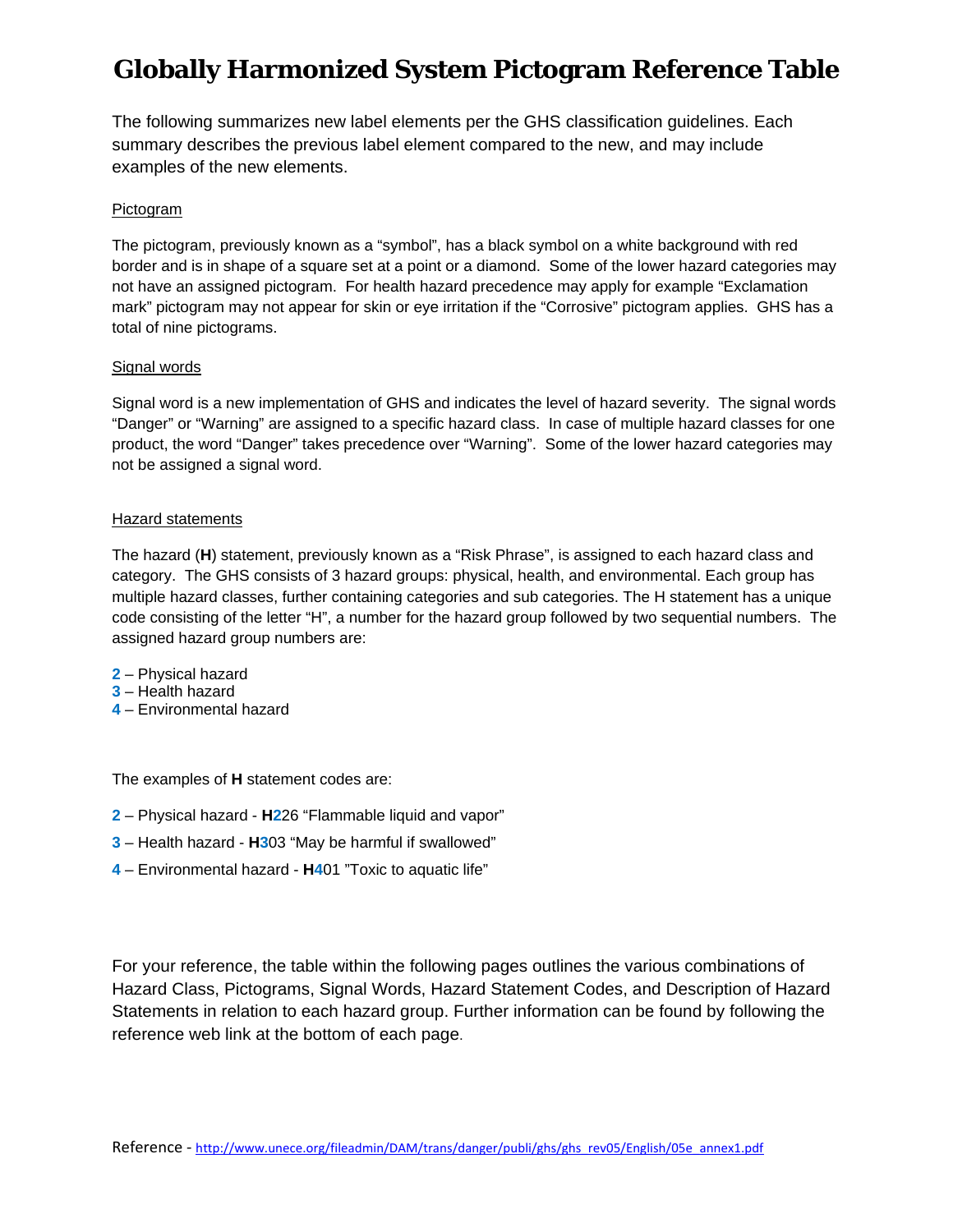### **GHS Health Hazards**

| <b>Hazard Class and</b><br><b>Categories</b>    | Pictogram | <b>Signal</b><br>Word | <b>Hazard</b><br><b>Statement</b><br>Code | <b>Description of Hazard Statement</b>     |
|-------------------------------------------------|-----------|-----------------------|-------------------------------------------|--------------------------------------------|
| <b>Acute Toxicity Oral</b><br>Category 1        |           |                       | H <sub>300</sub>                          | <b>Fatal if swallowed</b>                  |
| <b>Acute Toxicity Dermal</b><br>Category 1      |           |                       | H310                                      | Fatal in contact with skin                 |
| <b>Acute Toxicity Inhalation</b><br>Category 1  |           |                       | H <sub>330</sub>                          | Fatal if inhaled                           |
| <b>Acute Toxicity Oral</b><br>Category 2        |           |                       | H <sub>300</sub>                          | <b>Fatal if swallowed</b>                  |
| <b>Acute Toxicity Dermal</b><br>Category 2      |           | Danger                | H310                                      | Fatal in contact with skin                 |
| <b>Acute Toxicity Inhalation</b><br>Category 2  |           |                       | H330                                      | Fatal if inhaled                           |
| <b>Acute Toxicity Oral</b><br>Category 3        |           |                       | H301                                      | <b>Toxic if swallowed</b>                  |
| <b>Acute Toxicity Dermal</b><br>Category 3      |           |                       | H311                                      | Toxic in contact with skin                 |
| <b>Acute Toxicity Inhalation</b><br>Category 3  |           |                       | H331                                      | Toxic if inhaled                           |
| <b>Acute Toxicity Oral</b><br>Category 4        |           |                       | H302                                      | Harmful if swallowed                       |
| <b>Acute Toxicity Dermal</b><br>Category 4      |           | Warning               | H312                                      | Harmful in contact with skin               |
| <b>Acute Toxicity Inhalation</b><br>Category 4  |           |                       | H332                                      | Harmful if inhaled                         |
| <b>Acute Toxicity Oral</b><br>Category 5        |           |                       | H <sub>303</sub>                          | May be harmful if swallowed                |
| <b>Acute Toxicity Dermal</b><br>Category 5      | None      | Warning               | H313                                      | May be harmful In contact with skin        |
| <b>Acute Toxicity Inhalation</b><br>Category 5  |           |                       | H333                                      | May be harmful if inhaled                  |
| <b>Skin Corrosion /Irritation</b><br>Category 1 |           | Danger                | H314                                      | Causes severe skin burns and eye<br>damage |
| <b>Skin Corrosion /Irritation</b><br>Category 2 |           | Warning               | H315                                      | Causes skin irritation                     |
| <b>Skin Corrosion /Irritation</b><br>Category 3 | None      | Warning               | H316                                      | Causes mild skin irritation                |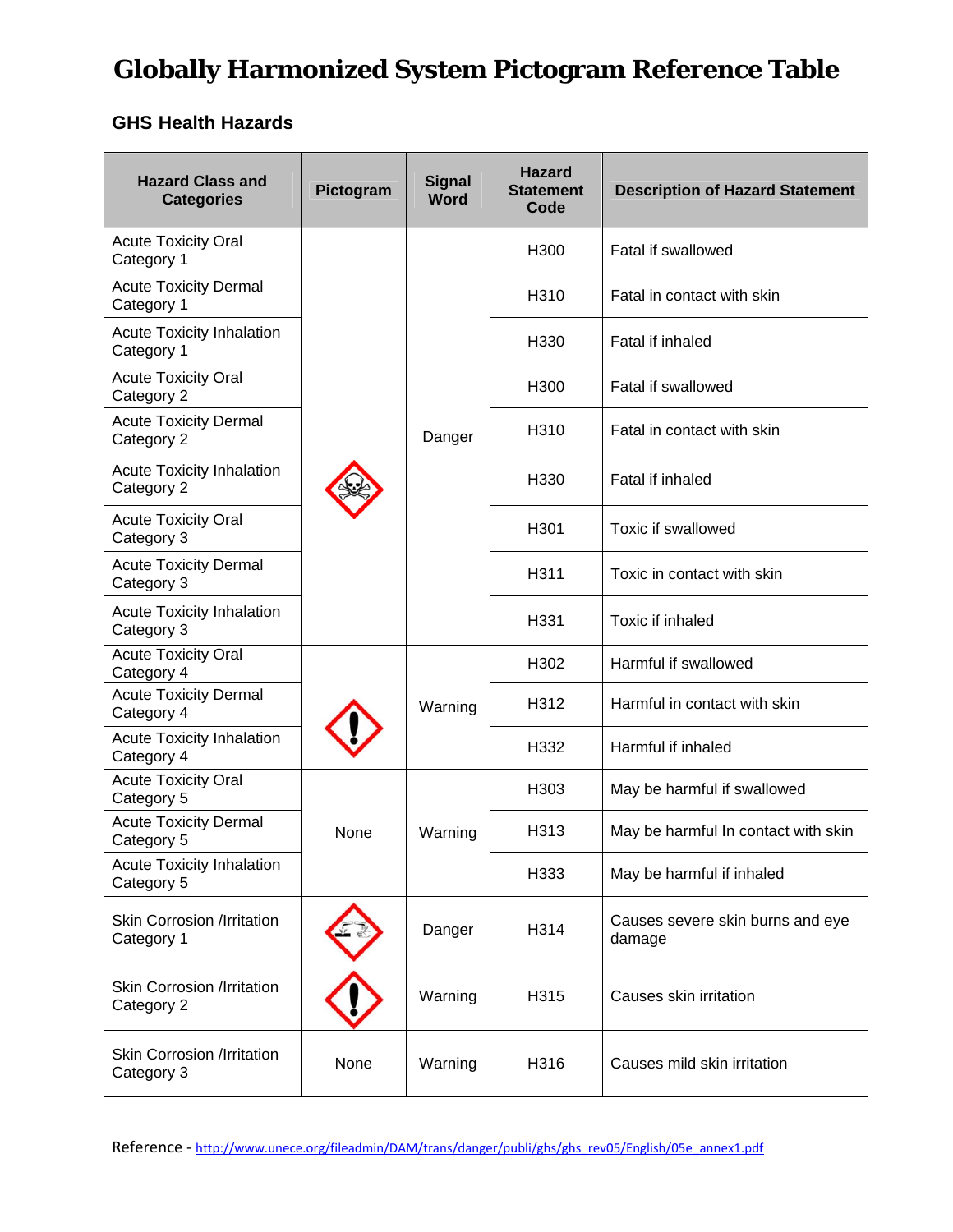| <b>Hazard Class and</b><br><b>Categories</b>          | Pictogram | <b>Signal</b><br><b>Word</b> | <b>Hazard</b><br><b>Statement</b><br>Code | <b>Description of Hazard Statement</b>                                          |
|-------------------------------------------------------|-----------|------------------------------|-------------------------------------------|---------------------------------------------------------------------------------|
| Serious eye damage/eye<br>irritation<br>Category 1    |           | Danger                       | H318                                      | Causes serious eye damage                                                       |
| Serious eye damage/eye<br>irritation<br>Category 2/2A |           | Warning                      | H319                                      | Causes serious eye irritation                                                   |
| Serious eye damage/eye<br>irritation<br>Category 2B   | None      | Warning                      | H320                                      | Causes eye irritation                                                           |
| <b>Respiratory Sensitization</b><br>Category 1        |           |                              |                                           |                                                                                 |
| <b>Respiratory Sensitization</b><br>Category 1A       |           | Danger                       | H334                                      | May cause allergy or asthma<br>symptoms or breathing difficulties if<br>inhaled |
| <b>Respiratory Sensitization</b><br>Category 1B       |           |                              |                                           |                                                                                 |
| <b>Skin Sensitization</b><br>Category 1               |           |                              |                                           |                                                                                 |
| <b>Skin Sensitization</b><br>Category 1A              |           | Warning                      | H317                                      | May cause an allergic skin reaction                                             |
| <b>Skin Sensitization</b><br>Category 1B              |           |                              |                                           |                                                                                 |
| Germ cell mutagenicity<br>Category 1                  |           | Danger                       | H <sub>340</sub>                          | May cause genetic defects                                                       |
| Germ cell mutagenicity<br>Category 2                  |           | Warning                      | H341                                      | Suspected of causing genetic<br>defects                                         |
| Carcinogenicity<br>Category 1                         |           | Danger                       | H350                                      | May cause cancer                                                                |
| Carcinogenicity<br>Category 2                         |           | Warning                      | H351                                      | Suspected of causing cancer                                                     |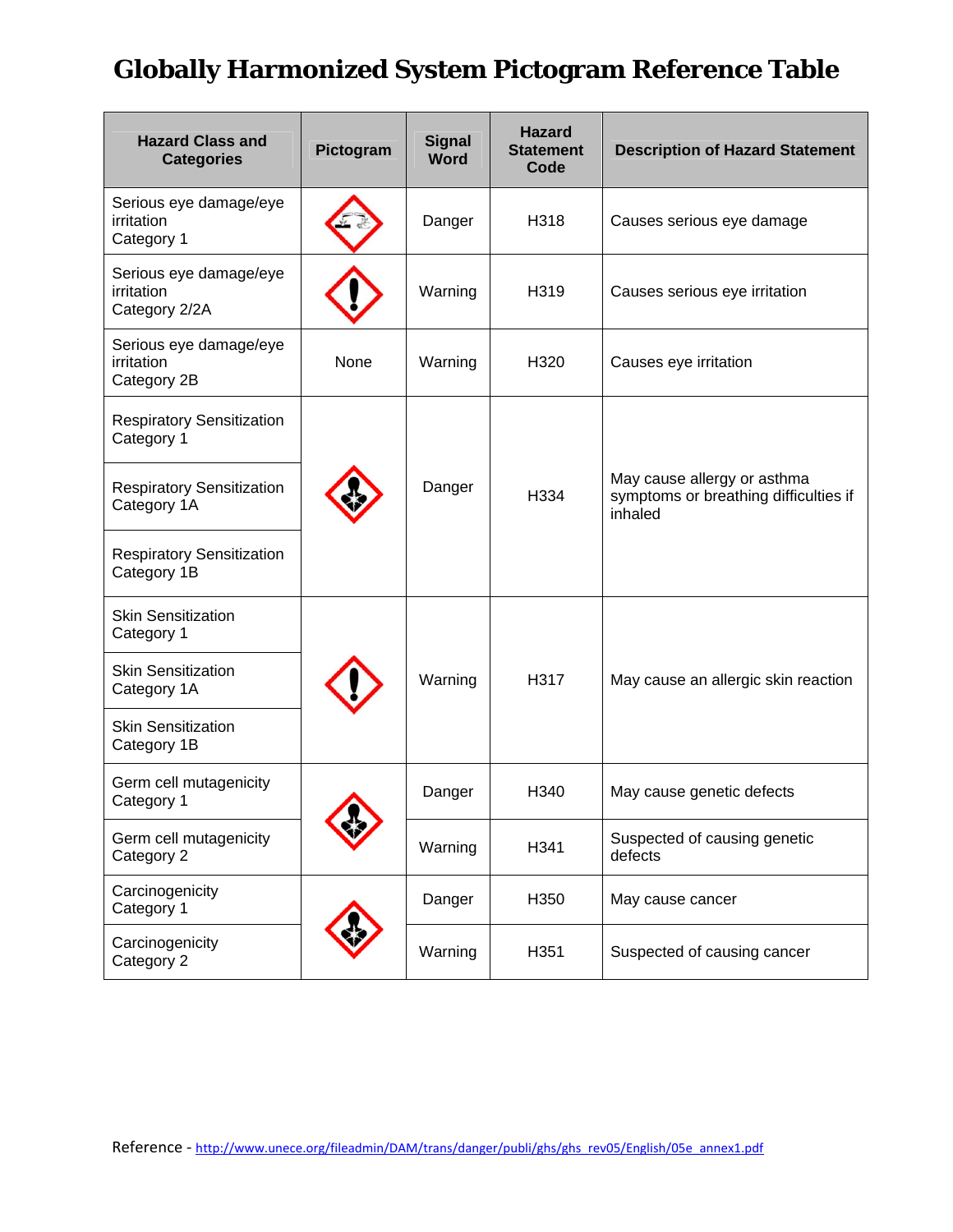| <b>Hazard Class and</b><br><b>Categories</b>                           | Pictogram | <b>Signal</b><br><b>Word</b> | <b>Hazard</b><br><b>Statement</b><br>Code | <b>Description of Hazard Statement</b>                                      |
|------------------------------------------------------------------------|-----------|------------------------------|-------------------------------------------|-----------------------------------------------------------------------------|
| <b>Reproductive Toxicity</b><br>Category 1                             |           | Danger                       | H360                                      | May damage fertility or the unborn<br>child                                 |
| <b>Reproductive Toxicity</b><br>Category 2                             |           | Warning                      | H361                                      | Suspected of damaging fertility or<br>the unborn child                      |
| <b>Reproductive Toxicity-</b><br><b>Effect via lactation</b>           | None      | None                         | H362                                      | May cause harm to breast-fed<br>children                                    |
| Specific Target Organ<br>toxicity - single exposure<br>Category 1      |           | Danger                       | H <sub>370</sub>                          | Causes damage to organs                                                     |
| Specific Target Organ<br>toxicity - single exposure<br>Category 2      |           | Warning                      | H371                                      | May cause damage to organs                                                  |
| Specific Target Organ<br>toxicity - single exposure<br>Category 3      |           | Warning                      | H335<br>or<br>H336                        | May cause respiratory irritation<br>Or<br>May cause drowsiness or dizziness |
| Specific Target Organ<br>toxicity - repeated<br>exposure<br>Category 1 |           | Danger                       | H372                                      | Causes damage to organs through<br>prolonged or repeated exposure           |
| Specific Target Organ<br>toxicity - repeated<br>exposure<br>Category 2 |           | Warning                      | H373                                      | May cause damage to organs<br>through prolonged or repeated<br>exposure     |
| <b>Aspiration Hazard</b><br>Category 1                                 |           | Danger                       | H304                                      | May be fatal if swallowed and<br>enters airways                             |
| <b>Aspiration Hazard</b><br>Category 2                                 |           | Warning                      | H305                                      | May be harmful if swallowed and<br>enters airways                           |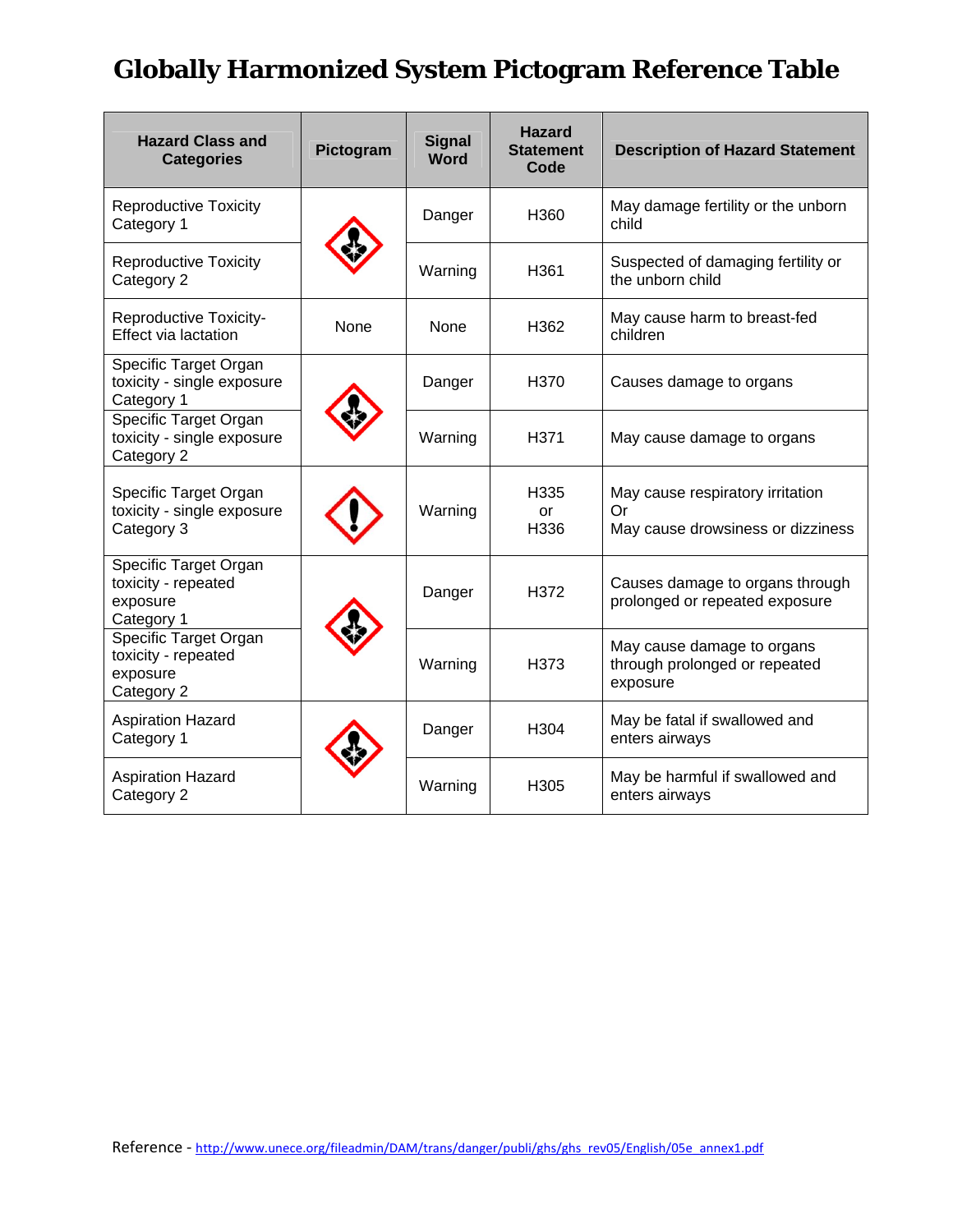### **GHS Environmental Hazards**

| <b>Hazard Class and</b><br><b>Categories</b>                            | Pictogram | <b>Signal</b><br><b>Word</b> | <b>Hazard</b><br><b>Statement</b><br>Code | <b>Description of Hazard Statement</b>                                                    |
|-------------------------------------------------------------------------|-----------|------------------------------|-------------------------------------------|-------------------------------------------------------------------------------------------|
| Hazardous to aquatic<br>environment Short term<br>/Acute<br>Category 1  |           | Warning                      | H400                                      | Very toxic to aquatic life                                                                |
| Hazardous to aquatic<br>environment Short term<br>/Acute<br>Category 2  | None      | <b>None</b>                  | H401                                      | Toxic to aquatic life                                                                     |
| Hazardous to aquatic<br>environment Short term<br>/Acute<br>Category 3  | None      | None                         | H402                                      | Harmful to aquatic life                                                                   |
| Hazardous to aquatic<br>environment Long term/<br>Chronic<br>Category 1 |           | Warning                      | H410                                      | Very toxic to aquatic life with long<br>lasting effects                                   |
| Hazardous to aquatic<br>environment Long term/<br>Chronic<br>Category 2 |           | <b>None</b>                  | H411                                      | Toxic to aquatic life with long lasting<br>effects                                        |
| Hazardous to aquatic<br>environment Long term/<br>Chronic<br>Category 3 | None      | None                         | H412                                      | Harmful to aquatic life with long<br>lasting effects                                      |
| Hazardous to aquatic<br>environment Long term/<br>Chronic<br>Category 4 | None      | None                         | H413                                      | May cause long lasting harmful<br>effects to aquatic life                                 |
| Hazardous to ozone layer<br>Category 1                                  |           | Warning                      | H420                                      | Harms public health and the<br>environment by destroying ozone in<br>the upper atmosphere |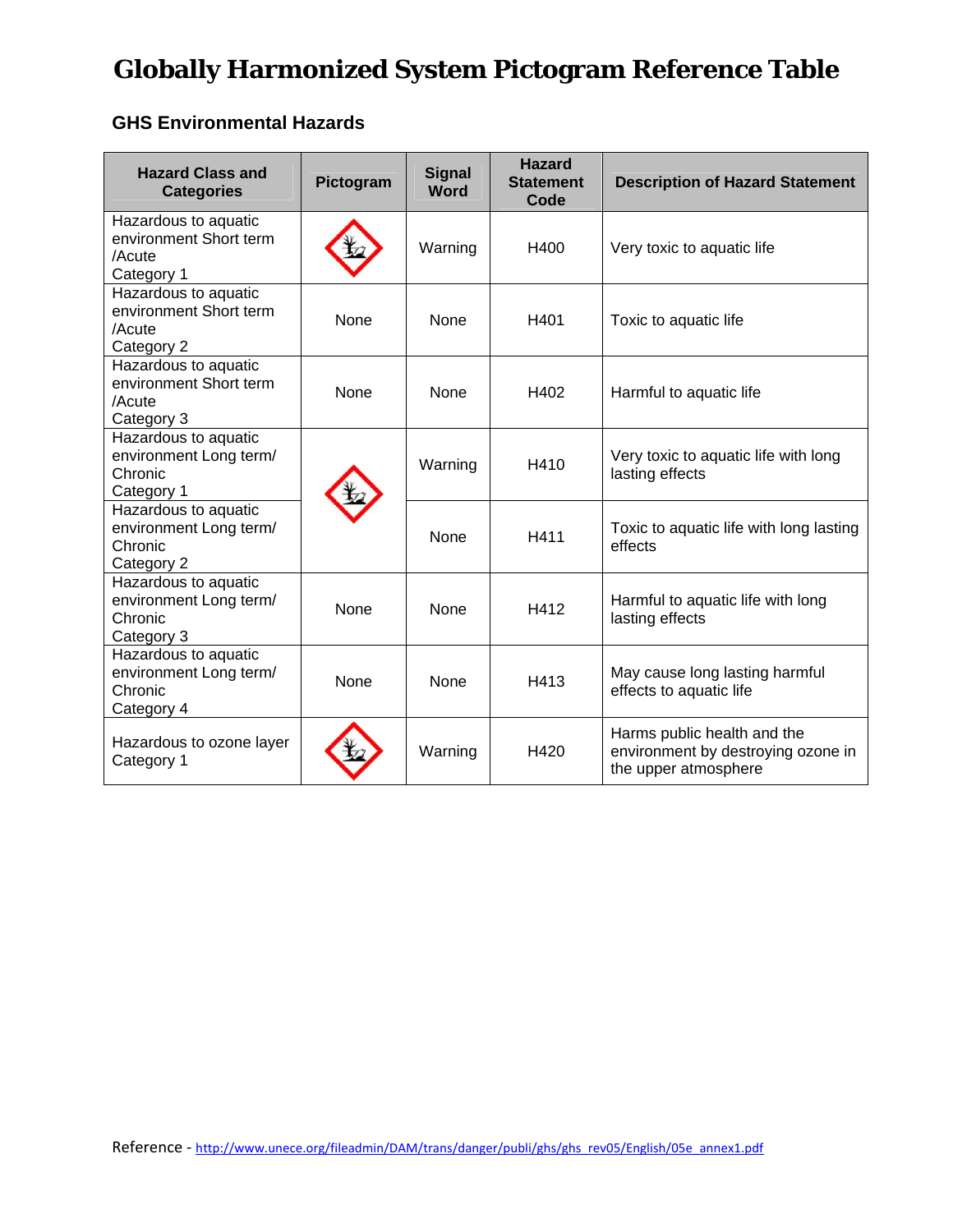### **GHSPhysical Hazard**

| <b>Hazard Class and</b><br><b>Categories</b>                                                                                   | Pictogram | <b>Signal</b><br><b>Word</b> | <b>Hazard</b><br><b>Statement</b><br>Code | <b>Description of Hazard Statement</b>                                        |
|--------------------------------------------------------------------------------------------------------------------------------|-----------|------------------------------|-------------------------------------------|-------------------------------------------------------------------------------|
| Unstable explosive                                                                                                             |           | Danger                       | H <sub>200</sub>                          | Unstable explosives                                                           |
| <b>Explosives Division 1.1</b>                                                                                                 |           |                              | H <sub>201</sub>                          | Explosive; mass explosion hazard                                              |
| <b>Explosives Division 1.2</b>                                                                                                 |           |                              | H <sub>202</sub>                          | Explosive, severe projection<br>hazard                                        |
| <b>Explosives Division 1.3</b>                                                                                                 |           |                              | H <sub>203</sub>                          | Explosive; fire, blast or projection<br>hazard                                |
| <b>Explosives Division 1.4</b>                                                                                                 |           | Warning                      | H <sub>204</sub>                          | Fire or projection hazard                                                     |
| <b>Explosives Division 1.5</b>                                                                                                 | None      | Danger                       | H <sub>205</sub>                          | May mass explode in fire                                                      |
| <b>Explosives Division 1.6</b>                                                                                                 | None      | None                         | None                                      | None                                                                          |
| <b>Flammable Gases</b><br>Category 1                                                                                           |           | Danger                       | H <sub>220</sub>                          | Extremely flammable gas                                                       |
| Flammable Gases<br>Category 2                                                                                                  | None      | Warning                      | H <sub>221</sub>                          | Flammable gas                                                                 |
| Aerosols<br>Category 1                                                                                                         |           | Danger                       | H222, H229                                | Extremely flammable aerosol;<br>Pressurized container: may burst if<br>heated |
| Aerosols<br>Category 2                                                                                                         |           | Warning                      | H223, H229                                | Flammable aerosol;<br>Pressurized container: may burst if<br>heated           |
| Aerosols<br>Category 3                                                                                                         | None      | Warning                      | H <sub>229</sub>                          | Pressurized container: may burst if<br>heated                                 |
| Oxidizing gases<br>Category 1                                                                                                  |           | Danger                       | H <sub>270</sub>                          | May cause or intensify fire; oxidiser                                         |
| Gases under pressure -<br>Compressed gas<br>Gases under pressure -<br>Liquefied gas<br>Gases under pressure -<br>Dissolved gas |           | Warning                      | H280                                      | Contains gas under pressure; may<br>explode if heated                         |
| Gases under pressure -<br>Refrigerated gas                                                                                     |           |                              | H281                                      | Contains refrigerated gas; may<br>cause cryogenic burns or injury             |
| Flammable Liquids<br>Category 1                                                                                                |           | Danger                       | H <sub>224</sub>                          | Extremely flammable liquid and<br>vapour                                      |
| Flammable Liquids<br>Category 2                                                                                                |           | Danger                       | H <sub>225</sub>                          | Highly flammable liquid and vapour                                            |
| Flammable Liquids<br>Category 3                                                                                                |           | Warning                      | H <sub>226</sub>                          | Flammable liquid and vapour                                                   |
| Flammable Liquids<br>Category 4                                                                                                | None      | Warning                      | H <sub>227</sub>                          | Combustible Liquid                                                            |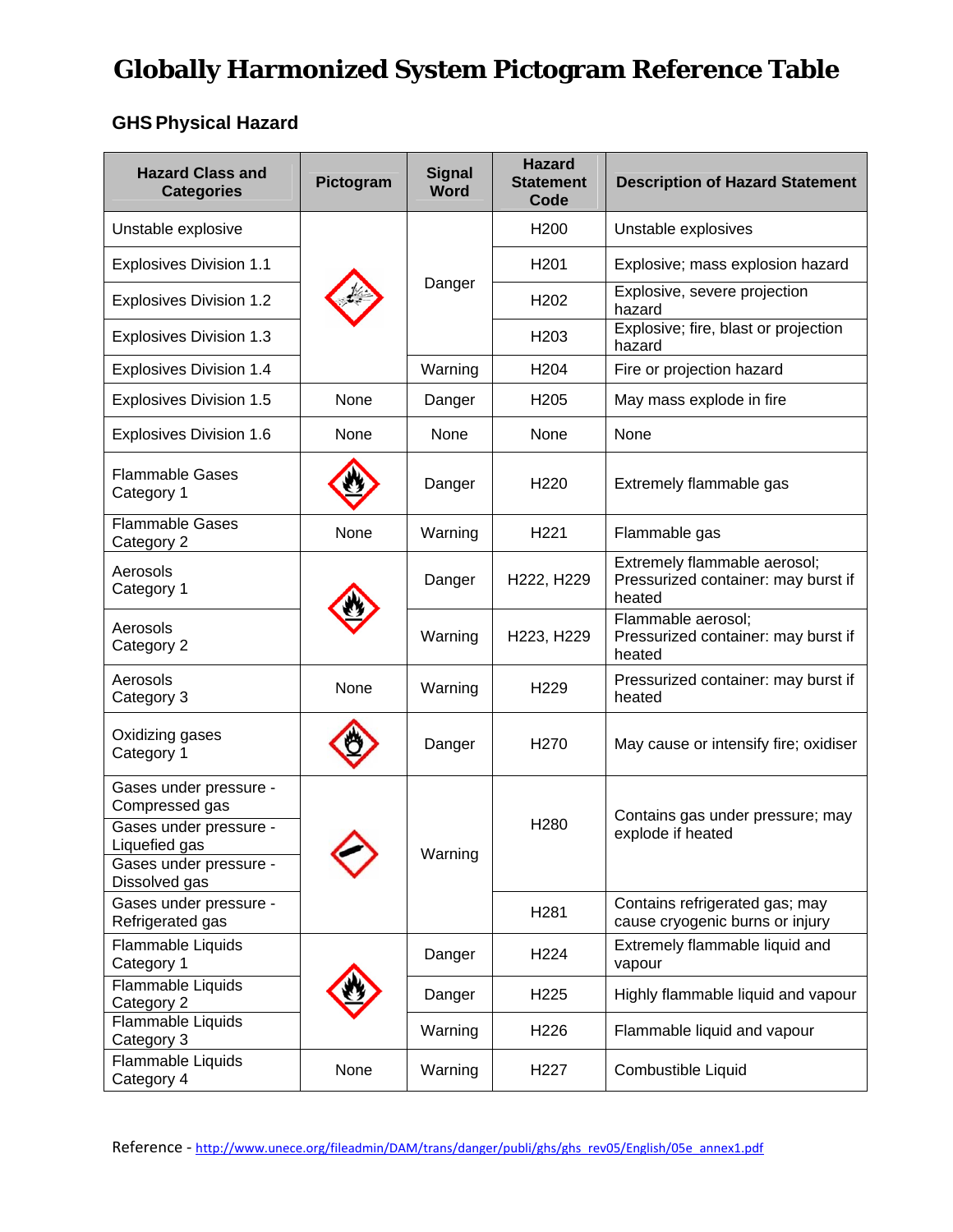| <b>Hazard Class and</b><br><b>Categories</b>                                                    | Pictogram | <b>Signal</b><br><b>Word</b> | <b>Hazard</b><br><b>Statement</b><br>Code | <b>Description of Hazard Statement</b>                                              |
|-------------------------------------------------------------------------------------------------|-----------|------------------------------|-------------------------------------------|-------------------------------------------------------------------------------------|
| <b>Flammable Solids</b><br>Category 1                                                           |           | Danger                       | H <sub>228</sub>                          | Flammable solid                                                                     |
| <b>Flammable Solids</b><br>Category 2                                                           |           | Warning                      |                                           |                                                                                     |
| Self-reactive substances<br>and mixtures<br>Type A                                              |           | Danger                       | H <sub>240</sub>                          | Heating may cause an explosion                                                      |
| Self-reactive substances<br>and mixtures<br>Type B                                              |           | Danger                       | H <sub>241</sub>                          | Heating may cause a fire or<br>explosion                                            |
| Self-reactive substances<br>and mixtures<br>Type C and D                                        |           | Danger                       | H <sub>242</sub>                          | Heating may cause a fire                                                            |
| Self-reactive substances<br>and mixtures<br>Type E and F                                        |           | Warning                      |                                           |                                                                                     |
| Self-reactive substances<br>and mixtures<br>Type G                                              | None      | None                         | None                                      | None                                                                                |
| Pyrophoric liquids<br>Category 1<br>Pyrophoric solids<br>Category 1                             |           | Danger                       | H <sub>250</sub>                          | Catch fire spontaneously if<br>exposed to air                                       |
| Self-heating substances<br>and mixtures<br>Category 1                                           |           | Danger                       | H <sub>251</sub>                          | Self-heating; may catch fire                                                        |
| Self-heating substances<br>and mixtures<br>Category 2                                           |           | Warning                      | H <sub>252</sub>                          | Self-heating in large quantities;<br>may catch fire                                 |
| Substances and mixtures<br>which in contact with<br>water emit flammable<br>gases<br>Category 1 |           | Danger                       | H <sub>260</sub>                          | In contact with water releases<br>flammable gases which may ignite<br>spontaneously |
| Substances and mixtures<br>which in contact with<br>water emit flammable<br>gases<br>Category 2 |           |                              | H <sub>261</sub>                          | In contact with water releases<br>flammable gases                                   |
| Substances and mixtures<br>which in contact with<br>water emit flammable<br>gases<br>Category 3 |           | Warning                      | H <sub>261</sub>                          | In contact with water releases<br>flammable gases                                   |

Reference - http://www.unece.org/fileadmin/DAM/trans/danger/publi/ghs/ghs\_rev05/English/05e\_annex1.pdf